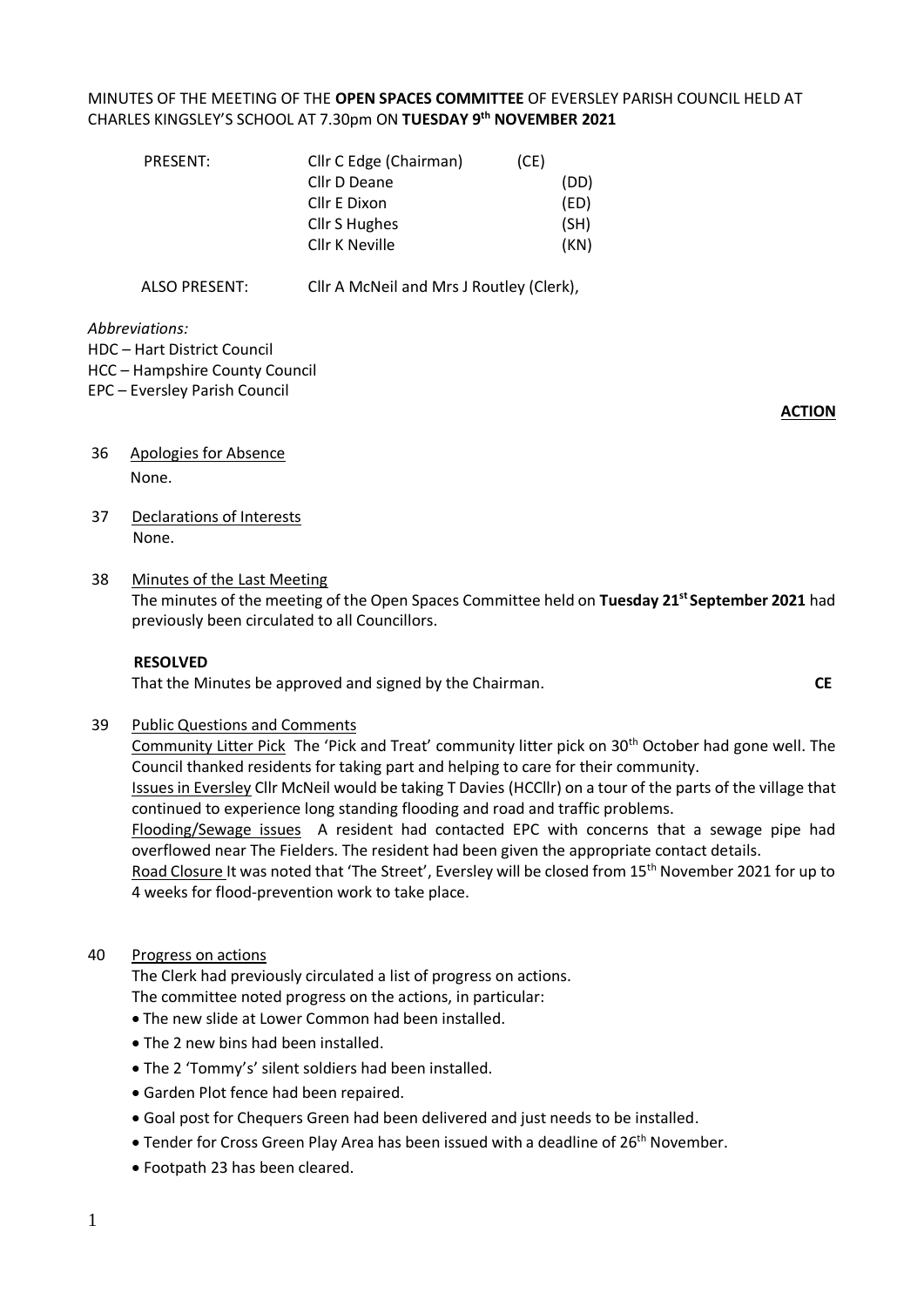### **RESOLVED**

- To note the list and for all to make progress on the actions for which they are responsible. **ALL**
- Completed items will be taken off the list. **Clerk**

## 41 Lengthsman Scheme

### **RESOLVED**

To approve using £250 of the Lengthsman Scheme to clear the footway from the Village Hall to The Street.

# 42 Cross Green

### **RESOLVED**

i) An action plan had previously been circulated to all councillors. The actions would continue to be worked on between now and Christmas with a view to the project being completed by the Spring. The Tender for Cross Green Play Area has been issued with a deadline of 26th November 2021.

ii) Necessary actions from the plan

|           | • To follow up on the pond clearance.                                           | <b>Clerk</b>    |
|-----------|---------------------------------------------------------------------------------|-----------------|
|           | • To follow up on a quote for the hedge and undergrowth clearance.              | <b>Clerk</b>    |
|           | • To obtain a quote for a Jubilee Oak Tree as part of the replanting programme. | <b>Clerk</b>    |
| $\bullet$ | To obtain quotes for repainting the Village Sign.                               | <b>KN/Clerk</b> |
|           |                                                                                 |                 |

iii) Wildflower Area This item was deferred as further quotes needed to be received. **25.1.2021**

## 43 Trees, hedges, verges and ditches

i) Hedge at the Fielders The landowner had arranged for the hedge to be cut back but residents had complained that debris had been left and damage had been done to the road and footway.

## **RESOLVED**

To write to the landowner to say that EPC and residents were disappointed with the quality of the work and that damage had been done to parts of the kerb. There was an expectation that it would be done sympathetically.

**Clerk**

i) There is a part of hedge that has not been cut back - opposite Grensell Close junction. **RESOLVED**

To write to the landowner explaining that this section of hedge still needs to be addressed and that EPC's Grounds Maintenance contractor has quoted £395+VAT to do the work and would they be happy to reimburse. **Clerk**

ii) Copses at Chequers Green

## **RESOLVED**

To approve the cost of £750+VAT to cut back the copses at Chequers Green

iii) Other issues

Warbrook Roundabout To get a quote to clear the weeds and see if the Lengthsman scheme can be used for this.

Bin by the Ford To get a quote to cut back undergrowth around the new bin at lower common so it is visible.

Marsh Lane ditches To ask the landowner to clear the ditches on the East side and to clear the overgrown path on the west side or offer to clear and invoice him.